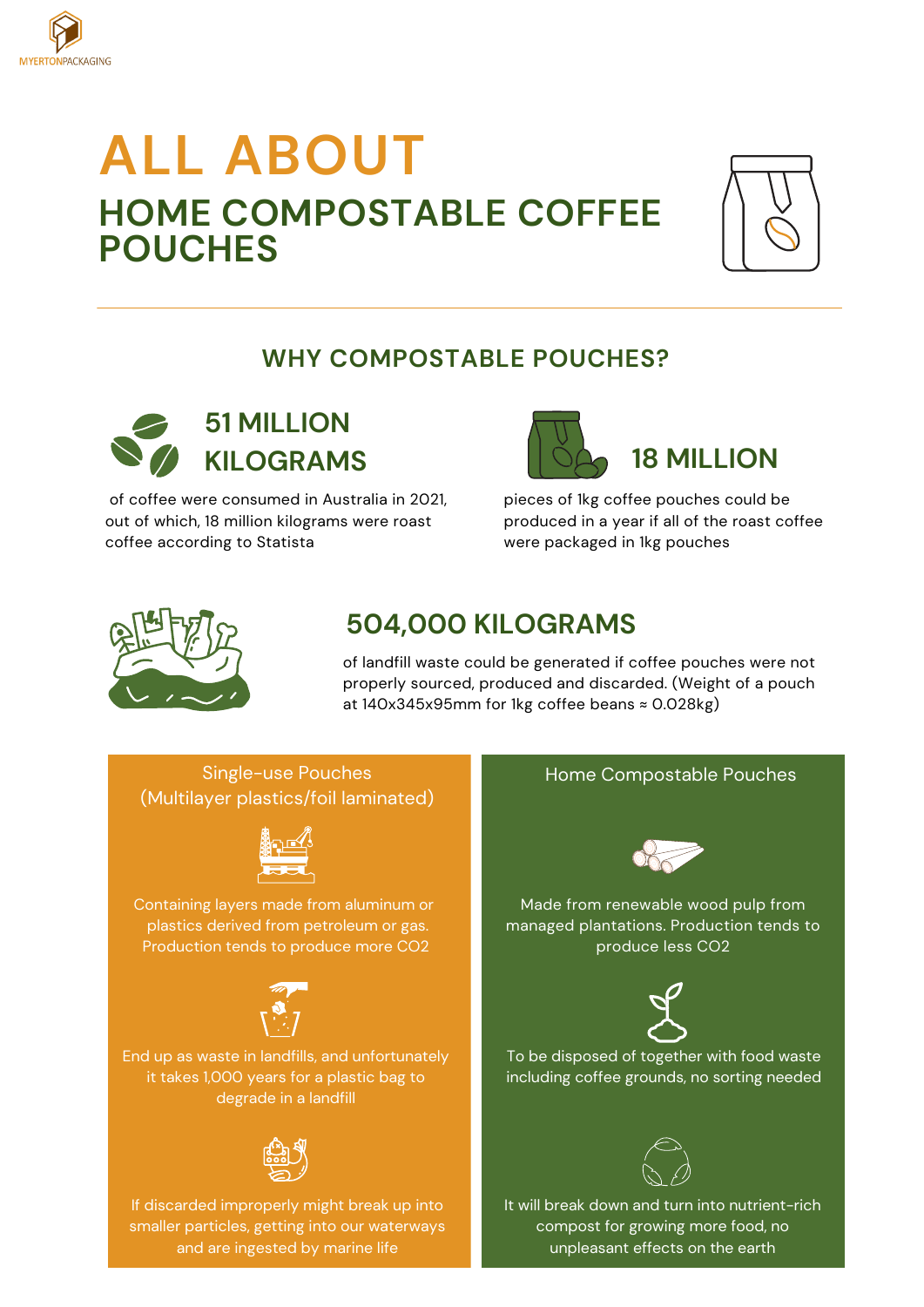

#### **SUSTAINABILITY BECOMES THE EXPECTATION RATHER THAN THE EXCEPTION**



#### **85%**

of the Australian public believe more food should be wrapped in compostable packaging as an alternative to plastic according to Landmark poll in 2021



of 18-34 year-olds Australians stopped using a brand in the last 6 months due to sustainability concerns according to Toluna Consumer Shift towards Sustainability 2021

#### **AUSTRALIAN CONSUMERS ARE WILLING TO PAY MORE FOR SUSTAINABLE PACKAGING**

Many Australian consumers are willing to pay more for a product that has sustainable packaging, but they expect transparency to justify this premium according to Toluna Consumer Shift towards Sustainability 2021



of Australians expect information on how the costs increase helped make the packaging sustainable



of Australians expect clearer information on packaging source to ensure sustainability

## **25%**

premium on average would be acceptable by those who are willing to pay more according to the Global Sustainability Study. Gen. Z and Millennials are willing to pay more than twice as big a premium as Baby Boomers





of unit price increase if increased costs in home compostable pouches were fully reflected in retail prices when switching to our home compostable pouches